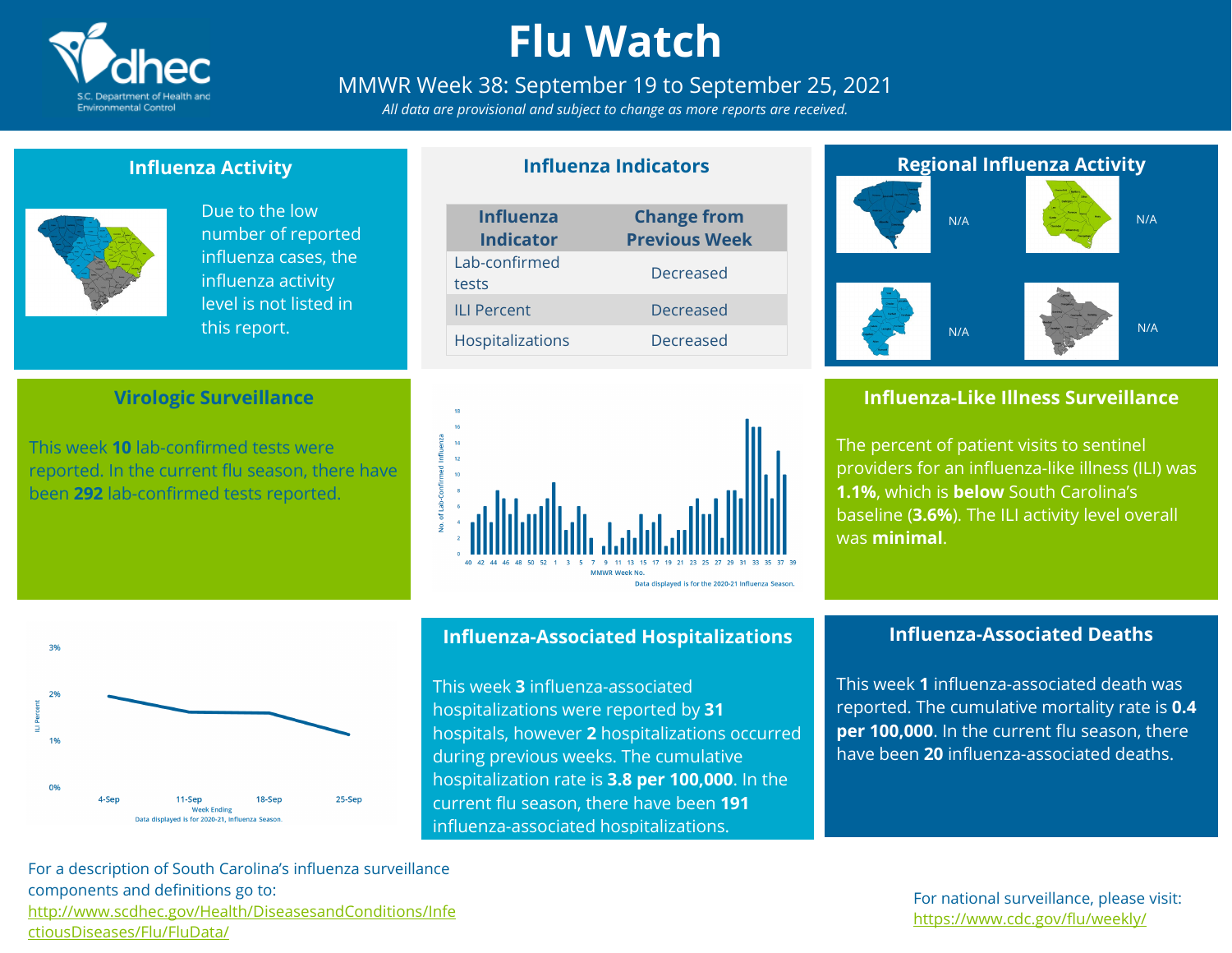# **Virologic Surveillance**

#### **Laboratory-Confirmed Influenza Cases, by Virus Type**



Anot subtyped A(H1N1) A (H3) B (lineage not determined) B (YAM) B (VIC) Co-infection

**Laboratory-Confirmed Influenza Cases, 2018-19 Season to Present**



A not subtyped A (H1N1) A (H3) B (lineage not determined) B (YAM) B (VIC) Co-infection

| Lab-Confirmed Influenza Cases by Influenza Type to Date*             |                            |            |            |             |                     |  |  |  |  |
|----------------------------------------------------------------------|----------------------------|------------|------------|-------------|---------------------|--|--|--|--|
|                                                                      | No. of Cases (%)           |            |            |             |                     |  |  |  |  |
| <b>Influenza</b><br><b>Type</b>                                      | <b>This</b><br><b>Week</b> | 2020-21    | 2019-20    | 2018-19     | 5 season<br>average |  |  |  |  |
| Overall                                                              | 10                         | 292        | 6727       | 4801        | 3784                |  |  |  |  |
| <b>Influenza A</b>                                                   | 1(10.0)                    | 105(36.0)  | 4730(70.3) | 4624 (96.3) | 2904(76.7)          |  |  |  |  |
| A(H3)                                                                |                            | --         | 40(0.8)    | 605(13.0)   | 337(11.6)           |  |  |  |  |
| <b>A(H1N1)</b>                                                       |                            | 7(6.7)     | 1121(23.7) | 465(10.1)   | 493(17.0)           |  |  |  |  |
| $A(NS)^{**}$                                                         | 1(100.0)                   | 98(93.3)   | 3569(75.5) | 3554(76.9)  | 2074(71.4)          |  |  |  |  |
|                                                                      |                            |            |            |             |                     |  |  |  |  |
| <b>Influenza B</b>                                                   | 9(90.0)                    | 182(62.3)  | 1988(29.6) | 163(3.4)    | 880(23.3)           |  |  |  |  |
| <b>B</b> (Victoria)                                                  |                            |            | 249(12.5)  | 7(4.3)      | 51(5.8)             |  |  |  |  |
| B(Yamagata)                                                          | --                         | --         | 6(0.3)     | --          | 12(1.4)             |  |  |  |  |
| $B$ (LND) <sup>+</sup>                                               | 9(100.0)                   | 182(100.0) | 1733(87.2) | 156(97.5)   | 817(92.8)           |  |  |  |  |
|                                                                      |                            |            |            |             |                     |  |  |  |  |
| <b>Influenza Virus</b><br><b>Coinfection</b> <sup>§</sup>            | 0(0.0)                     | 5(1.7)     | 9(0.1)     | 14(0.3)     | N/A                 |  |  |  |  |
| <b>Influenza/SARS-</b><br>$Cov-2$<br><b>Coinfection</b> <sup>£</sup> | 0(0.0)                     | 15(5.4)    | O(0.0)     | N/A         | N/A                 |  |  |  |  |

\*Data presented from previous influenza seasons represents the data from that season through the same week as the current season. Nationally, the influenza season begins with MMWR week 40 and ends with MMWR week 39. The 2020-21 influenza season began on September 27, 2020 and will end on October 3, 2021.

\*\*NS – not subtyped +LND – lineage not determined

§ Cases with more than one influenza A subtype in the same sample or with influenza A and B viral types in the same sample simultaneously.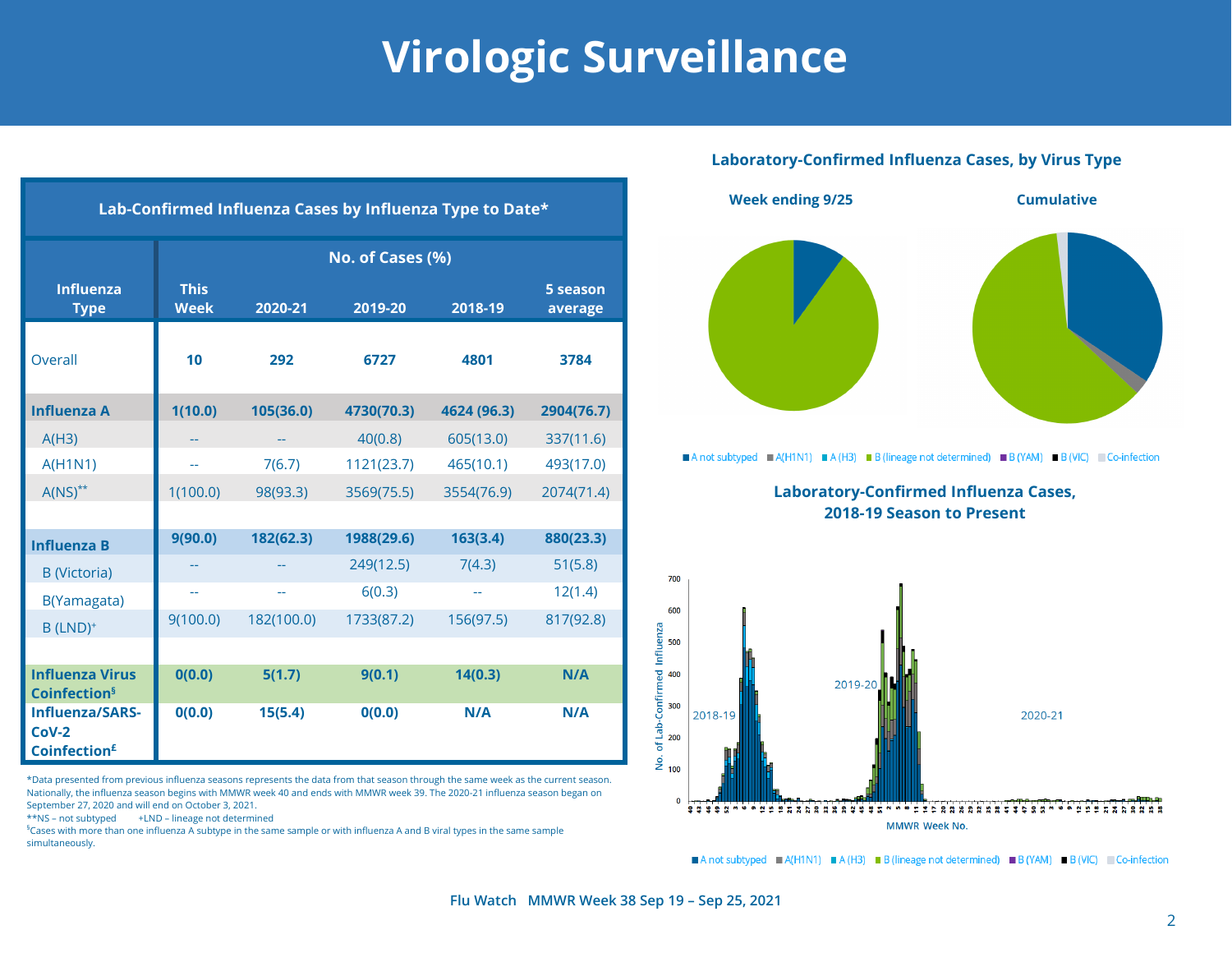## **Influenza-Like Illness (ILI) Surveillance**

This week, the ILI activity level was **minimal** and **1.1%** of patient visits to SC ILINet providers were attributed to an influenza-like illness. This is **below** the state baseline of **3.6%**.

Reports were received from providers in **15** counties, representing all DHEC Public Health regions.

\*\*ILI percentage is dependent upon the number of reporting providers and/or can vary by disease activity or the number of providers submitting reports.\*\*

### **Percentage of Influenza-like Illness (ILI) Visits Reported by Sentinel Providers for Past and Current Seasons**



**MMWR Week** 





**ILI ACTIVITY LEVELS: MINIMAL LOW MODERATE HIGH**